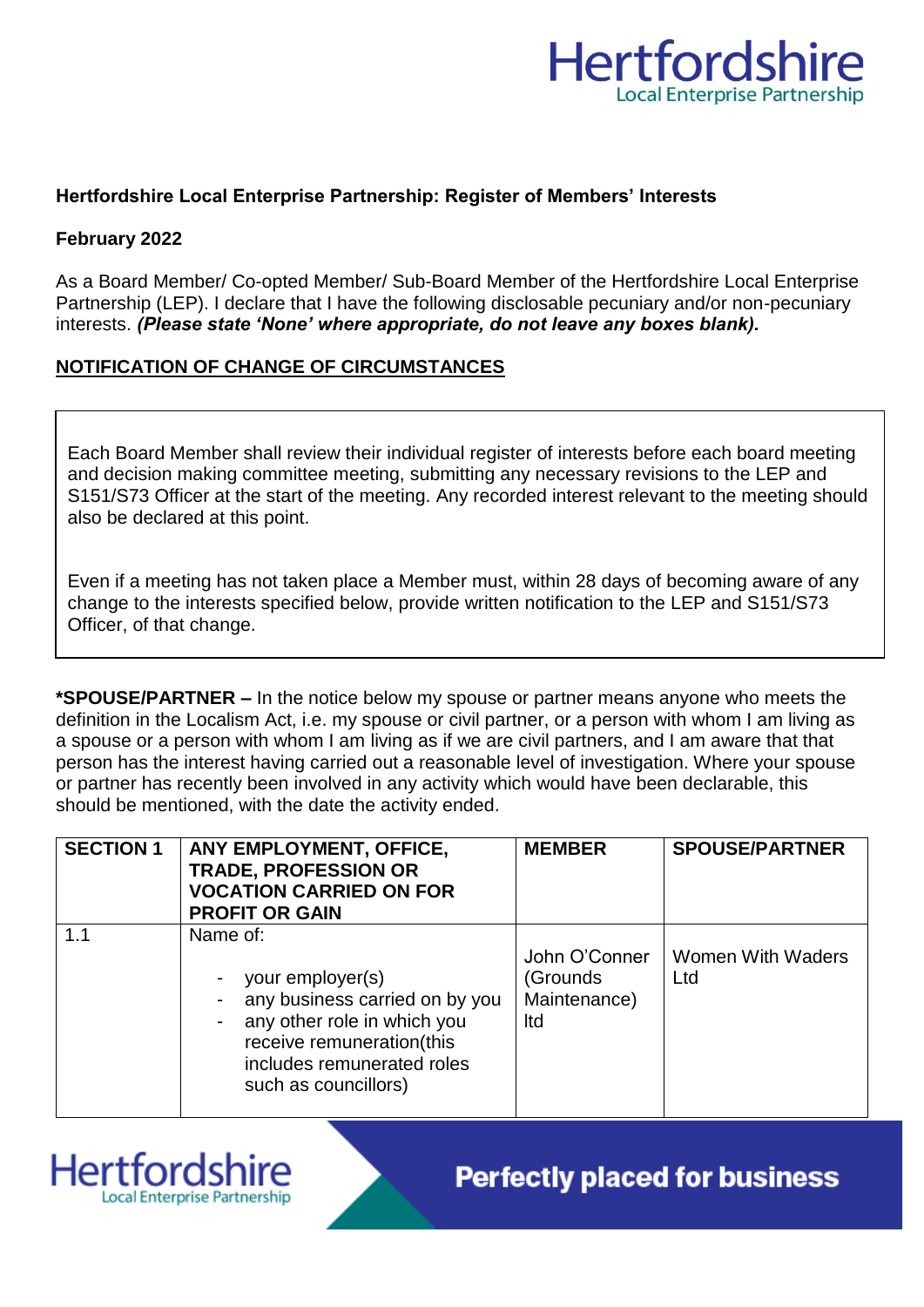# Hertfordshire **Local Enterprise Partnership**

| 1.2              | Description of employment or<br>business activity                                                                                                                                                                                                                                                          | Landscape<br>and Grounds<br>Maintenance<br>to local<br>authorities,<br>schools,<br>education<br>sites, social<br>Housing and<br>commercial<br>sites. | <b>Pond Maintenance</b><br><b>Services</b> |
|------------------|------------------------------------------------------------------------------------------------------------------------------------------------------------------------------------------------------------------------------------------------------------------------------------------------------------|------------------------------------------------------------------------------------------------------------------------------------------------------|--------------------------------------------|
| 1.3              | The name of any firm in which you are<br>a partner                                                                                                                                                                                                                                                         | <b>NONE</b>                                                                                                                                          | <b>NONE</b>                                |
| 1.4              | The name of any company for which<br>you are a remunerated director                                                                                                                                                                                                                                        | John<br>O'Conner<br>(Grounds<br>Maintenance)<br>Ltd<br>Westlea<br>Landscaping<br>Ltd                                                                 | <b>NONE</b>                                |
| <b>SECTION 2</b> | <b>SPONSORSHIP</b>                                                                                                                                                                                                                                                                                         | <b>MYSELF</b>                                                                                                                                        | <b>SPOUSE/PARTNER</b>                      |
| 2.1              | Any financial benefit obtained (other<br>than from the LEP) which is paid as a<br>result of carrying out duties as a<br>Member.<br>This includes any payment or financial<br>benefit from a Trade Union within the<br>meaning of the Trade Union and<br>Labour Relations (Consolidation) Act<br>1992 $(a)$ | None                                                                                                                                                 | <b>NONE</b>                                |
| <b>SECTION 3</b> | <b>CONTRACTS</b>                                                                                                                                                                                                                                                                                           | <b>MYSELF</b>                                                                                                                                        | <b>SPOUSE/PARTNER</b>                      |
| 3.1              | Any contract for goods, works or<br>services with the LEP which has not<br>been fully discharged by any<br>organisation named at 1.1                                                                                                                                                                       | <b>NONE</b>                                                                                                                                          | <b>NONE</b>                                |

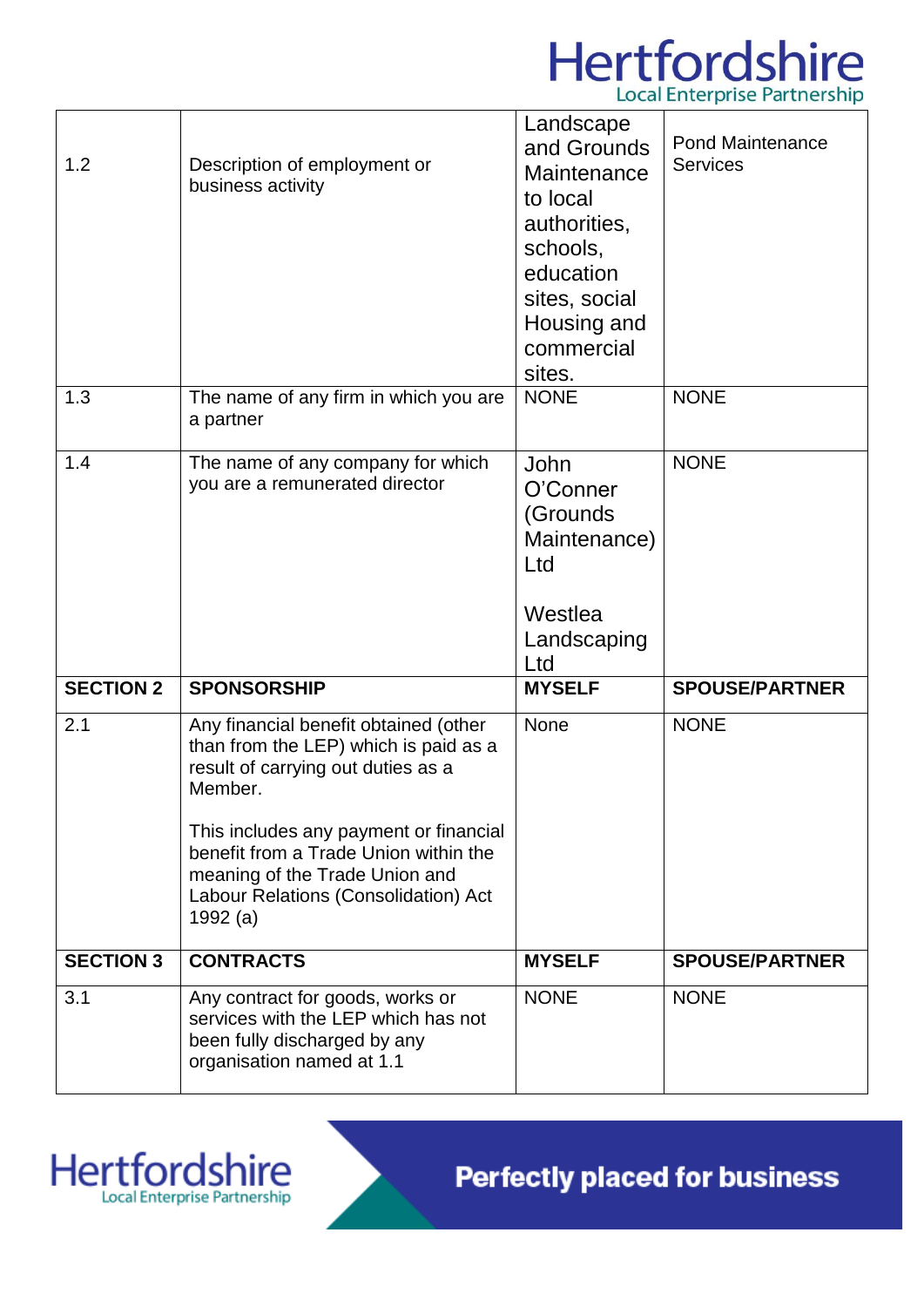

| 3.2              | Any contract for goods, works or<br>services entered into by any<br>organisation named at 1.1 where<br>either party is likely to have a<br>commercial interest in the outcome of<br>the business being decided by the<br>LEP in the forthcoming meeting. | Potential for<br>conflict of<br>interest. My<br>company and<br>employer<br>named in 1.1<br>hold<br>contracts<br>with LA in<br><b>Hertfordshire</b><br>including<br>Herts CC,<br><b>Hertsmere</b><br>BC, St<br>Albans DC,<br>Also hold<br>contract with<br>Schools,<br>work as a<br>subcontract<br>on the site of<br>University of | <b>NONE</b>           |
|------------------|----------------------------------------------------------------------------------------------------------------------------------------------------------------------------------------------------------------------------------------------------------|-----------------------------------------------------------------------------------------------------------------------------------------------------------------------------------------------------------------------------------------------------------------------------------------------------------------------------------|-----------------------|
| <b>SECTION 4</b> | <b>LAND OR PROPERTY</b>                                                                                                                                                                                                                                  | on occasions<br>work directly<br>for UH.<br>My company<br>may provide<br>one off of<br>term<br>contract's for<br>other LA,<br>town and or<br>parish<br>councils<br>within<br>Hertfordshire.<br><b>MYSELF</b>                                                                                                                      | <b>SPOUSE/PARTNER</b> |



**Perfectly placed for business**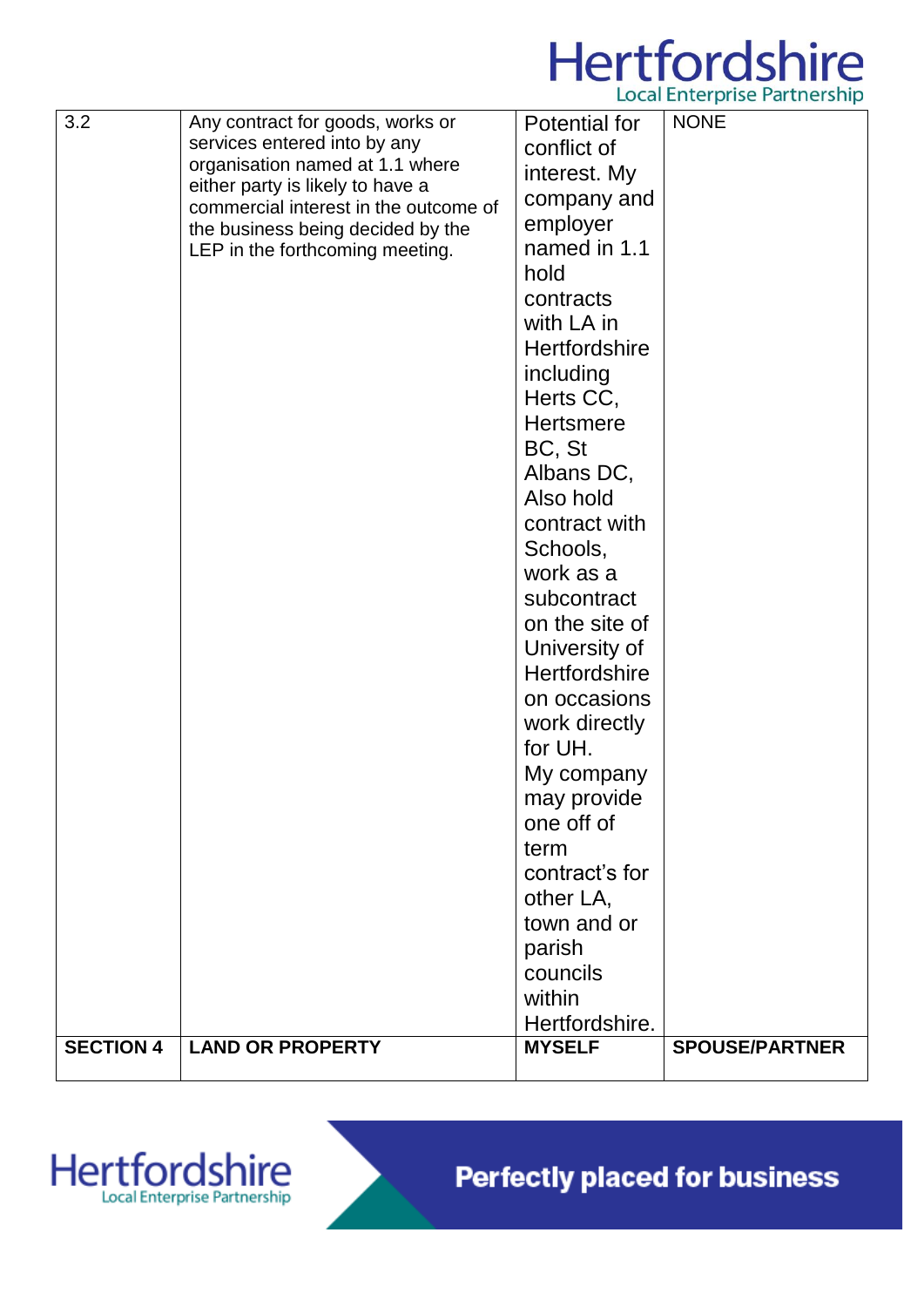# Hertfordshire

|                  |                                                                                                                                                                                                                                                                                                                                                                                                                                                                                                                                                                                                                                                                                                                                                    |               | Local Lifter prise Failure simp |
|------------------|----------------------------------------------------------------------------------------------------------------------------------------------------------------------------------------------------------------------------------------------------------------------------------------------------------------------------------------------------------------------------------------------------------------------------------------------------------------------------------------------------------------------------------------------------------------------------------------------------------------------------------------------------------------------------------------------------------------------------------------------------|---------------|---------------------------------|
| 4.1              | Any interest you or any organisation<br>listed at 1.1 may have in land or<br>property which is likely to be affected<br>by a decision made by the LEP.<br>This would include, within the area of<br>the LEP:<br>Any interest in any land in the<br>LEP areas, including your<br>place(s) of residency<br>Any tenancy where the landlord<br>is the LEP and the tenant is a<br>body in which relevant person<br>has a beneficial interest<br>Any licence for a month or<br>longer to occupy land owned by<br>the LEP<br>For property interests, please state<br>the first part of the postcode and the<br>Local Authority where the property<br>resides. If you own/lease more than<br>one property in a single postcode<br>area, please state this. | <b>None</b>   | <b>NONE</b>                     |
| <b>SECTION 5</b> | <b>SECURITIES</b>                                                                                                                                                                                                                                                                                                                                                                                                                                                                                                                                                                                                                                                                                                                                  | <b>MYSELF</b> | <b>SPOUSE/PARTNER</b>           |
| 5.1              | Any interest in securities of an<br>organisation under 1.1 where:-<br>(a) that body (to my knowledge)<br>has a place of business or land<br>in the area of the LEP; and<br>(b) either-<br>the total nominal value<br>(i)<br>of the securities exceeds<br>£25,000 or one<br>hundredth of the total<br>issued share capital of<br>that body or;<br>if the share capital of<br>(ii)<br>that body is of more than<br>one class, the total<br>nominal value of the<br>shares of any one class<br>in which has an<br>interest exceeds one                                                                                                                                                                                                                | <b>NONE</b>   | <b>NONE</b>                     |



**Perfectly placed for business**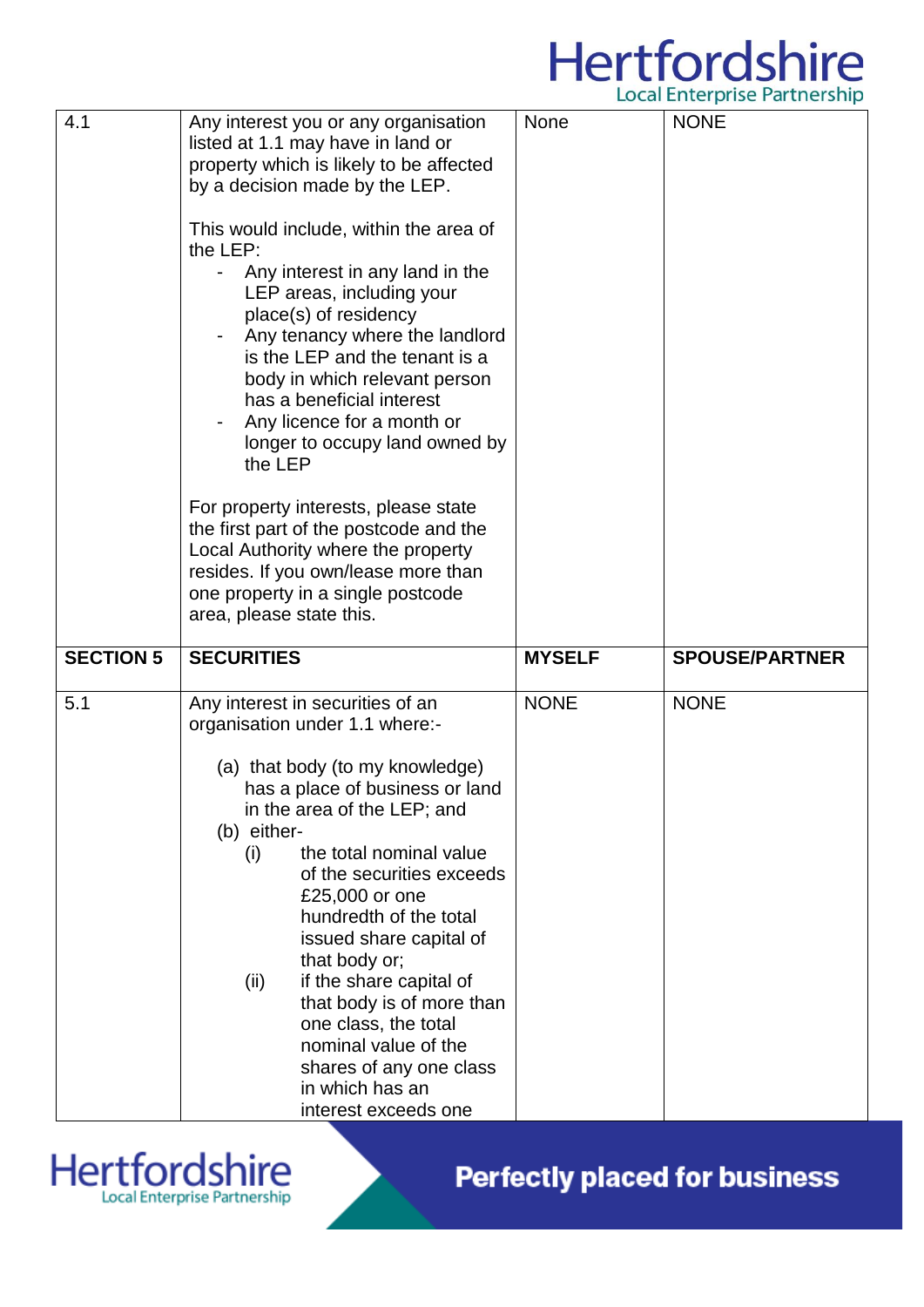

|                         | hundredth of the total<br>issued share capital of<br>that class.                                                                          |                              |                                      |
|-------------------------|-------------------------------------------------------------------------------------------------------------------------------------------|------------------------------|--------------------------------------|
| <b>SECTION 6</b><br>6.1 | <b>GIFTS AND HOSPITALITY</b><br>Any gifts and/or hospitality received as<br>a result of membership of the LEP<br>(above the value of £50) | <b>MYSELF</b><br><b>NONE</b> | <b>SPOUSE/PARTNER</b><br><b>NONE</b> |

#### **OTHER INTERESTS**

#### **Membership of Organisations**

I am a member of, or I am in a position of general control, a trustee of, or participate in the management of:

1. Any body to which I have been appointed or nominated by the LEP:

2. Any body exercising functions of a public nature (eg school governing body or another

Schools Governor – Bengeo Primary School Hertford Board Member – British Association of Landscape Industries (BALI)

LEP):

3. Any body directed to charitable purposes:

4. Any body, one of whose principal purposes includes the influence of public opinion or policy (including any political party or trade union):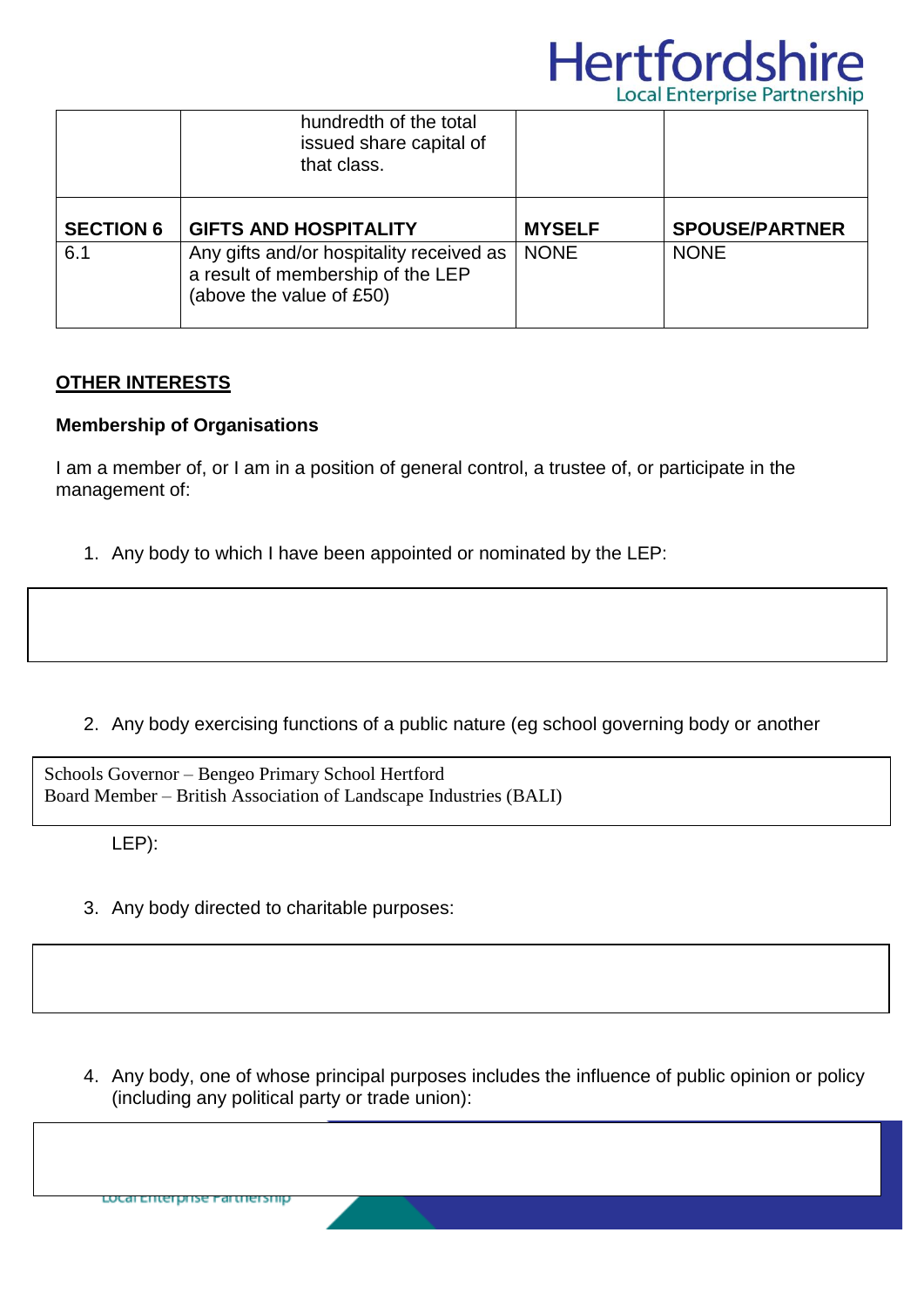

5. Any local authority (please state any interests you hold as LA leaders/cabinet members for LA land, resources and the LA's commercial interests):

6. Any other interest which I hold which might reasonably be likely to be perceived as affecting my conduct or influencing my action in relation to my role.